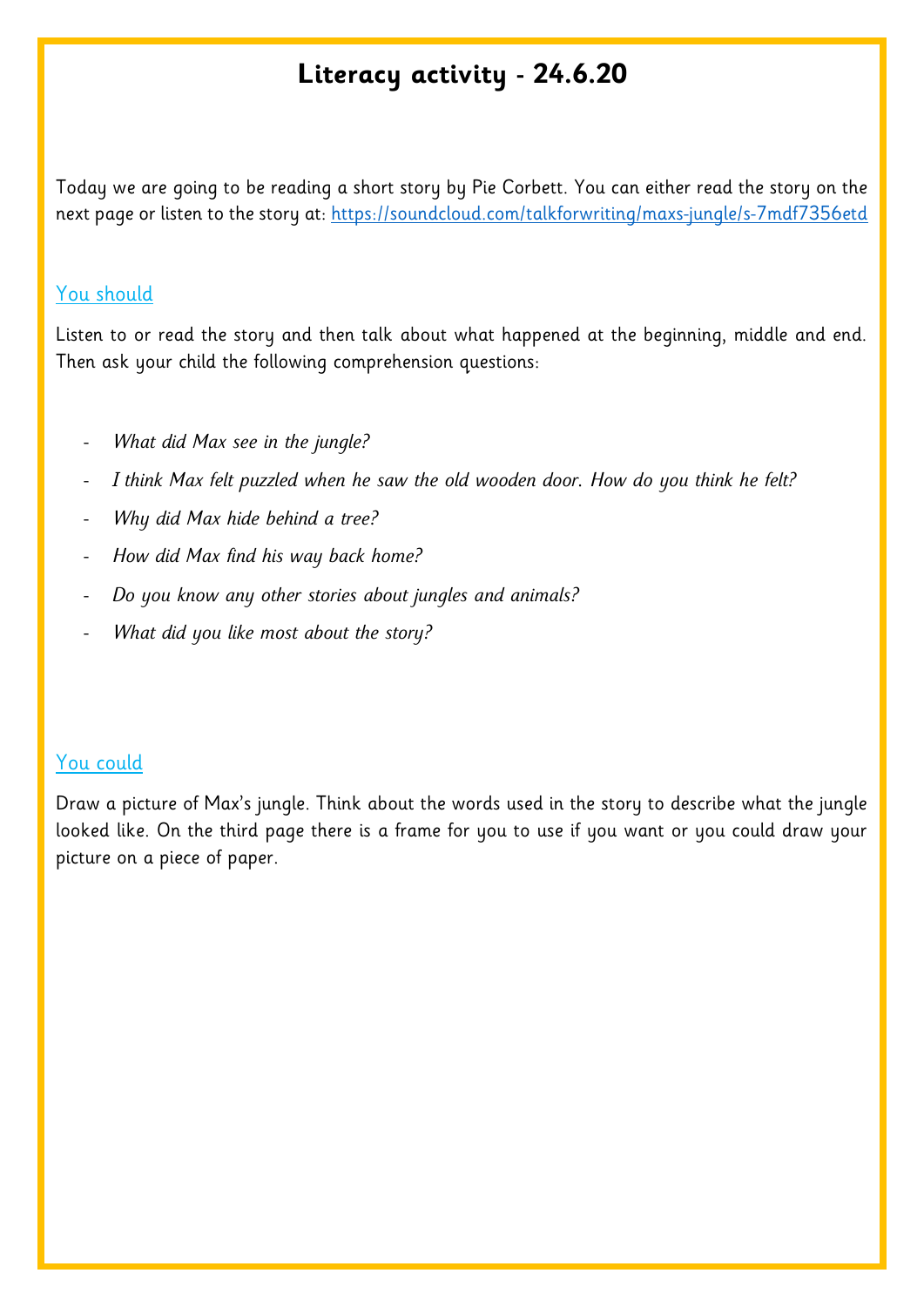## **Max's Jungle Adventure**

*(As you listen to my story, think about - where I go, - who I meet - and what I see. And you could add in the sound effects!)*

Late one cold, wet afternoon, when the sky was covered with grey clouds, Max went for a walk through a forest. As he walked, he left a trail of muddy paw prints.

At the end of the path, he discovered an old wooden door covered in green leaves. He nudged it gently with his nose and, very slowly, it began to creak open. Max stepped through.

To his amazement, he found himself in the middle of a bright, sunny jungle. Max looked up. Above him, he saw tall trees stretching into the blue sky like gigantic

pencils. Below on the ground, he saw strange round flowers with shiny leaves and red spotted petals like a ladybird. Around him orange butterflies and red parrots fluttered and flew. Everywhere Max looked he could see so many colours. It was like being wrapped in a rainbow!

Max listened. He heard monkeys chattering as they swung through the trees, parrots screeching from high in the branches and snakes hissing as they slid through the grass. "It's very noisy in the jungle!" thought Max.

Roar! Suddenly, a tiger roared so loudly that Max jumped behind a tree and hid. Fortunately, the tiger was a friendly tiger. "Welcome to our jungle!" said Tiger. "It's my birthday and we're having a party. Would you like to join us?" asked Tiger."

"That sounds like fun. Yes please!" barked Max.

So Max, Tiger and all the jungle animals played music, sang songs and danced until the stars began to twinkle in the night sky. At last, it was time for Max to go. He thanked his new friends and said goodbye. Then he stepped through the old wooden door and followed his muddy paw prints all the way home.

Max was just getting into his bed when he noticed something very strange. His bandana was no longer blue! It had changed colour! Now it was orange with black stripes - just like the pattern on the tiger's fur! Max smiled happily, curled up in his cosy bed and fell asleep dreaming of his new friends and his next adventure.  $\circ$  Talk for Writing